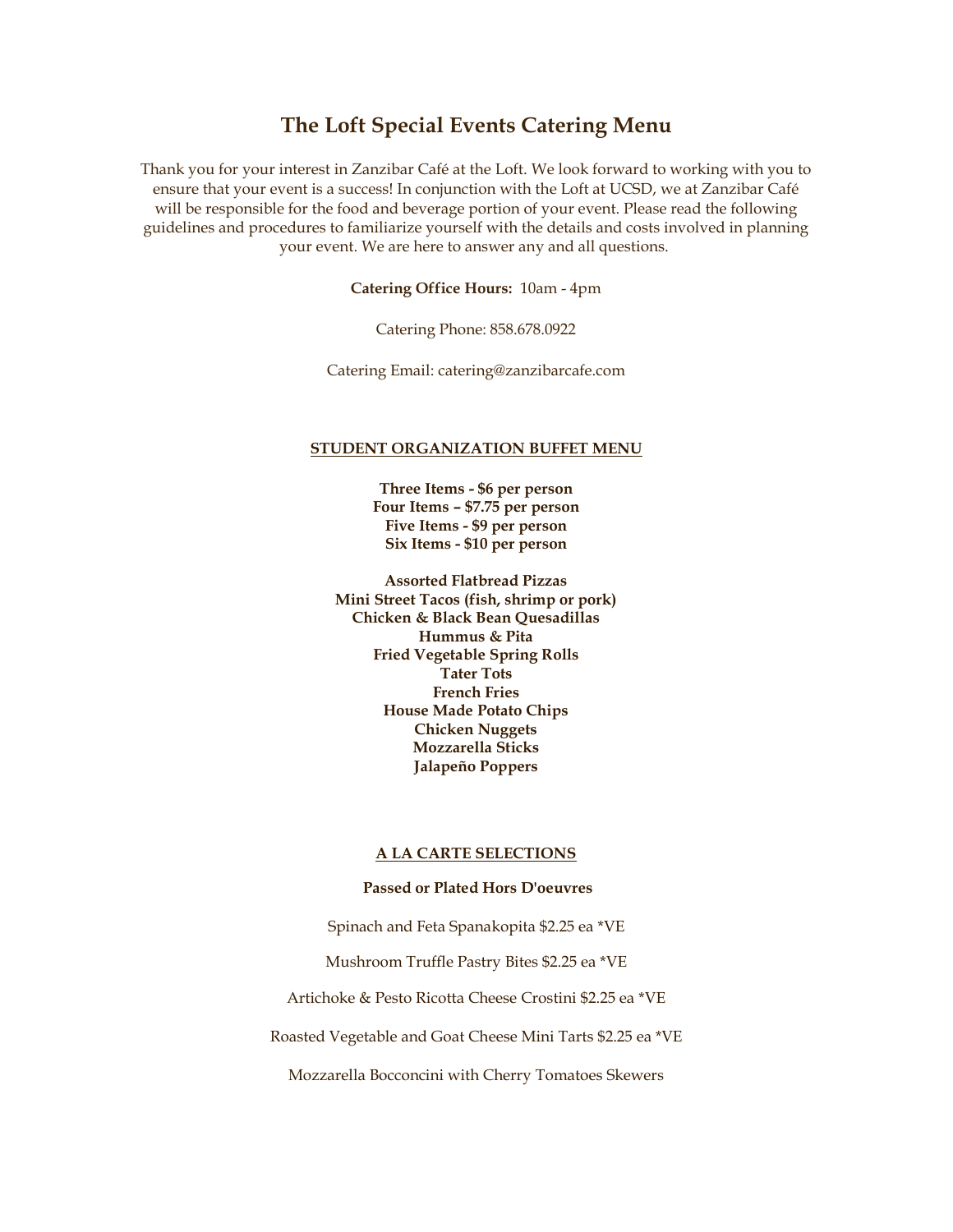drizzled with balsamic reduction \$1.75 ea \*VE

Chicken Satay cumin & coconut chicken skewers with spicy peanut dipping sauce \$2.50 ea \*GF

Street Tacos choice of fish or shrimp, with cabbage slaw and salsas \$2.95 ea \*GF

> Roasted Beef Crostini horseradish crème fraiche on garlic crostini \$2.95 ea

Curry Spiced Lamb Meatball skewered meatball topped with a yogurt mint sauce \$2.95 ea \*GF

Italian Meatball skewered beef meatball topped with zesty marinara sauce \$2.95 ea \*GF

> Mini Crab Cakes served with lemon aioli \$3.50 ea

Salmon Canape sliced cucumber topped with smoked salmon, crème fraiche and dill \$2.95 ea

Sesame Crusted Tuna seared sashimi ahi tuna with wasabi and avocado sauce on a wonton chip \$2.95 ea

Shrimp Tartlets mini tart shells filled with old bay cream cheese, cocktail sauce and steamed shrimp \$2.95 ea

> Poke Chip spicy tuna poke on fried wonton chip \$2.95 ea \*DF

> > Bacon Wrapped Dates \$2.50 ea \*gf

Bruschetta \$2.25 ea \*ve Sun-dried tomato, basil, feta, balsamic drizzle

> Watermelon Skewers \$2.25 ea \*ve \*gf feta cheese, mint, balsamic drizzle

Charcuterie Skewers \$2.50 ea \*gf manchego cheese, hard salami, dried apricot, balsamic drizzle

> Vegetable Skewers \$2.25 ea \*vg \*gf marinated & grilled seasonal veggies

DF = Dairy Free / GF = Gluten Free / VE = Vegetarian / VG = Vegan

#### **Stationary Hors D' Oeuvres Platters**

Seared Edamame with Soy, Garlic, Chile & Ginger \$2.50/person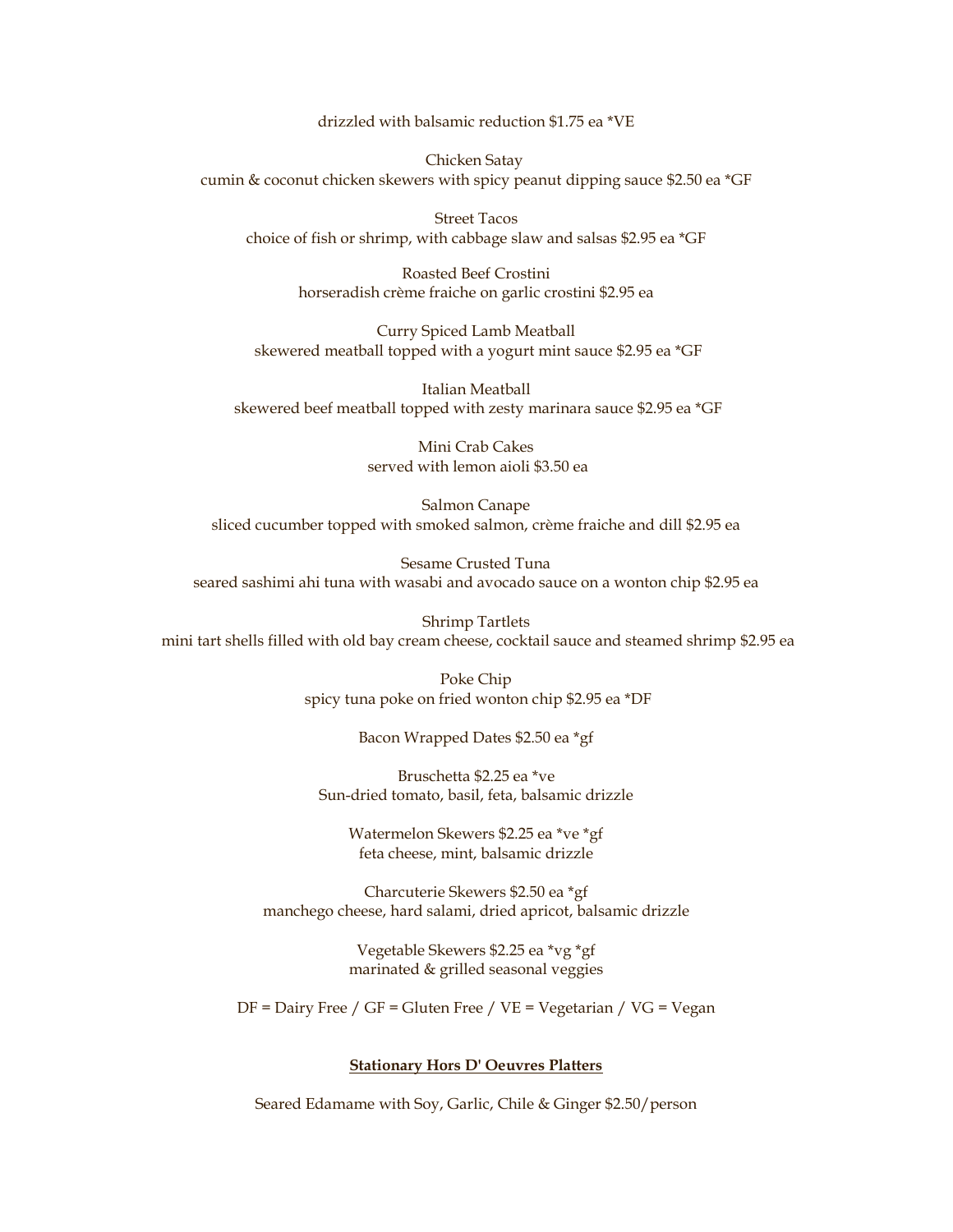House-made Potato Chips with Dip \$2/person

Tortilla Chips & Dips \$2.75/person Guacamole House-Made Hot Sauce Salsa Fresca

Assorted Flatbreads \$4 / person Veggie Pesto- Roasted veggies, feta, mozzarella Rustic - Caramelized onions, brie, fig jam, bacon Margherita - fresh mozzarella, tomato sauce, garlic and basil

> Trio of Bruschetta \$4/person artichoke, parmesan ricotta roasted red pepper, feta and basil olive oil, garlic, tomato and basil

Mediterranean Platter \$4/person trio of hummus: traditional, roasted garlic and sun-dried tomato, served with toasted pita triangles

Antipasto Platter \$6/person Salami, prosciutto, fresh mozzarella cheese, olives, artichokes, roasted & pappadew peppers and other select items served with rosemary focaccia bread and baguette

Quesadilla Platter \$5/person quesadilla filled with smoked chicken, black beans, feta cheese and mozzarella cheese, served with mango salsa, guacamole and hot sauce

> Crudite Platter \$4/person fresh garden vegetables served with a choice of ranch or hummus dip

> > Traditional Cheese Board \$5.50/person assorted classic cheeses, served with accompaniments and assorted breads

Gourmet Cheese Board \$7/person assorted local and imported cheeses, served with fresh and dried fruit, nuts and assorted breads

Tuna Poke Platter \$7/person spicy tuna, cucumber, avocado, served with wonton crisps

Baja Ceviche \$7 / person With citrus marinated sole & shrimp, tomatoes, avocado, jalapeño, blue tortilla chips

> Whole Smoked Salmon Platter \$7/person served with quick pickle cucumber salad

Soy Glazed Black Pepper Wings \$4/person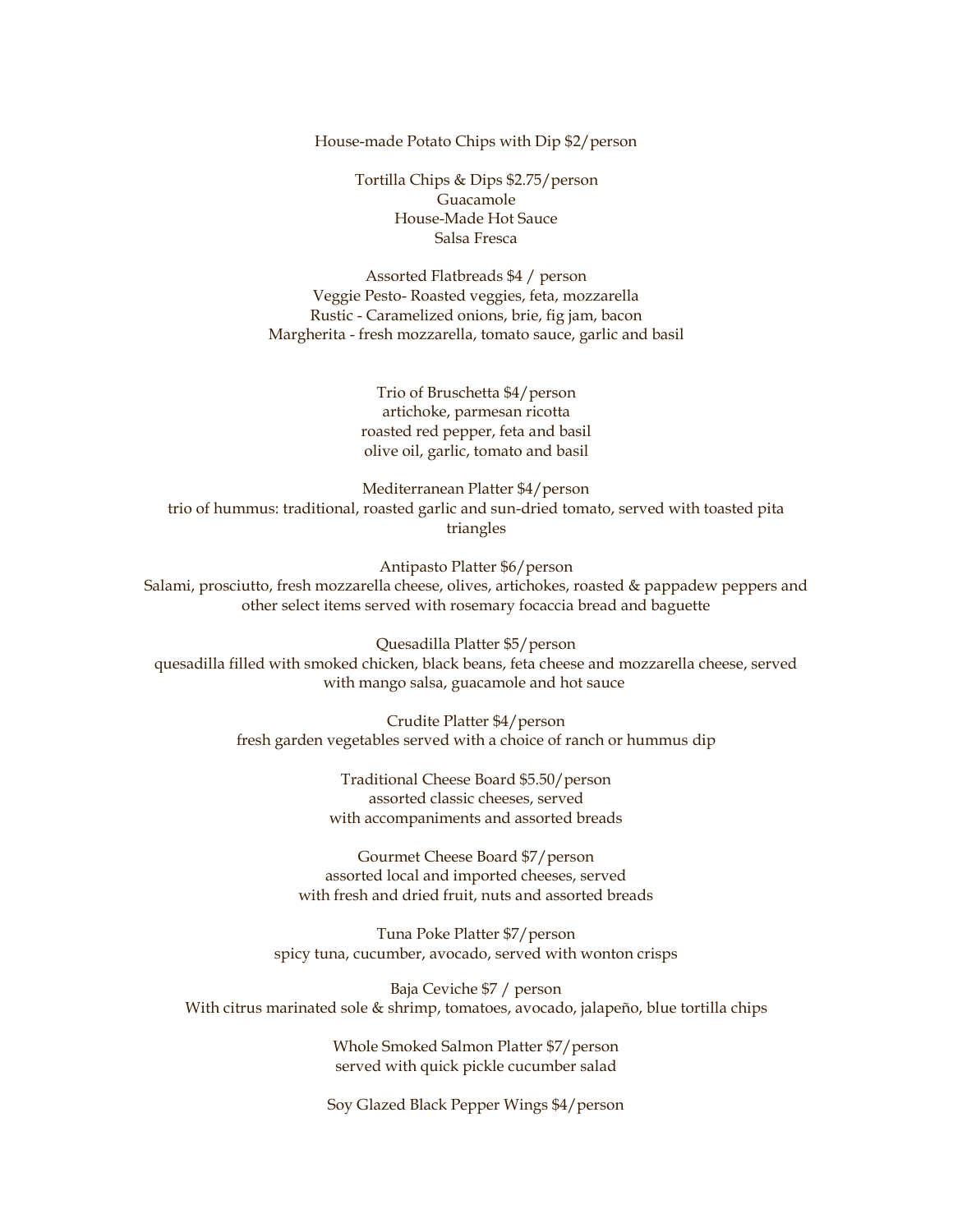#### **Salads \$8 / person**

……………………

Caesar shaved parmesan, house made croutons

Rocket arugula, raddichio, candied walnuts, apple, shaved parmesan, honey lemon vinaigrette

Mediterranean olives, tomato, avocado, onion, feta, sunflower seeds, sprouts, balsamic vinaigrette

Kale & Beet green kale, goat cheese, roasted red beets, caramelized onion, toasted almonds, tossed in a lemon poppy seed vinaigrette

Mango & Jicama mixed greens, cucumber, toasted almonds, sun dried cherries, goat cheese, cherry balsamic vinaigrette

Chopped Kale & Veggies green kale, carrots, cabbage, bell peppers, cilantro, toasted almonds, ginger peanut dressing

# **Bread Service \$1.00 / person**

……………………

(choice of baguette, rolls or garlic bread)

#### **Entrees**

#### **Loft Tacos \$10 / person (build your own)**

Includes your choice of two entrees: fish, shrimp, carne asada, carnitas, grilled chicken with the following sides: black beans, spicy cabbage slaw, gucamole, mango salsa, salsa fresca, cheese, sour cream, lettuce, and hot sauce

### **Loft Burgers \$10 / person (build your own)**

Includes your choice of two pattys: grass fed angus beef, ground lamb, ground turkey, vegan plant based patty with the following sides: onion, lettuce, tomato & condiments based on protein choice. Brioche buns

*Pasta & Vegetarian*

**Truffle Penne \$7 / person** mushrooms, sun dried tomatoes, feta cheese, arugula

#### **Mac & Cheese \$7 / person**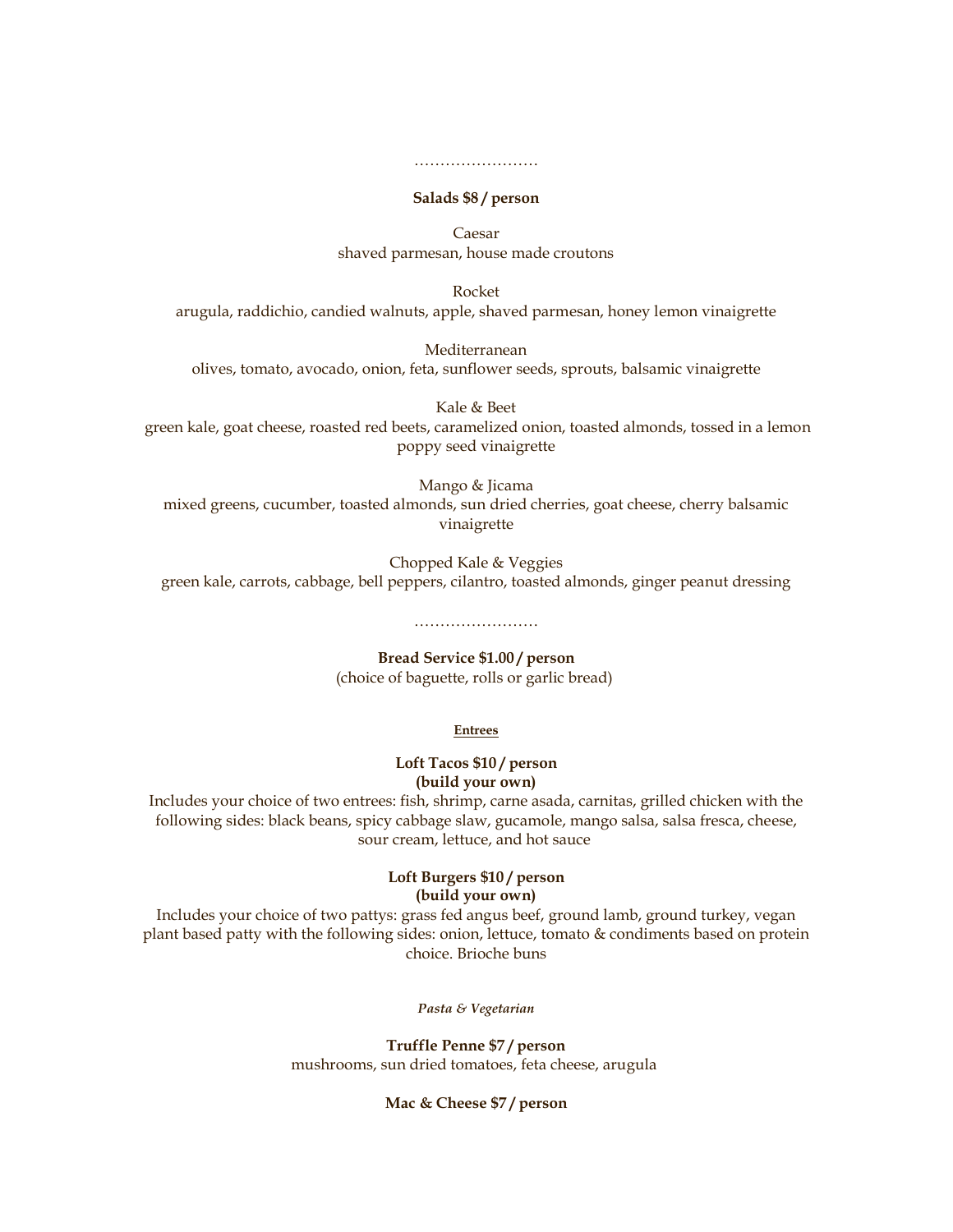with fiscalini aged cheddar, feta, fontina, and parmesan with panko crust

#### **Vegetable & Pesto Lasagne \$7 / person**

**Traditional Meat Lasagne \$7 / person**

**Vegan Spaghetti Puttanesca \$7 / person** eggplant, spicy tomato sauce, kalamata olives, capers, goat cheese, basil and penne

> **Bolognese \$7 / person** meat sauce, spaghetti, parmesan cheese

> > *Seafood*

**Miso Brown Sugar Glazed Salmon \$12**

**Portuguese Marinated Tiger Shrimp with Garlic, Chili & Lemon \$12**

*Poultry*

**Herb Roasted Chicken \$10**

**Lemon Chicken Picatta \$10**

*Meat*

**Spice Rubbed & Grilled Skirt Steak \$13**

**Roasted Beef Tenderloin with Steak Sauce \$18**

#### **Garlic Mustard Pork Tenderloin \$12**

*Sides*

\$3 / person roasted potatoes mashed potatoes jasmine rice vegetable fried rice sautéed green beans seasonal vegetable roasted butternut squash roasted mushrooms corn on the cobb curry roasted cauliflower

*Platter or Buffet Dessert Selections*

**Gourmet Cookies \$2.50/person** chocolate chip, raspberry shortbread, oatmeal raisin, gingersnap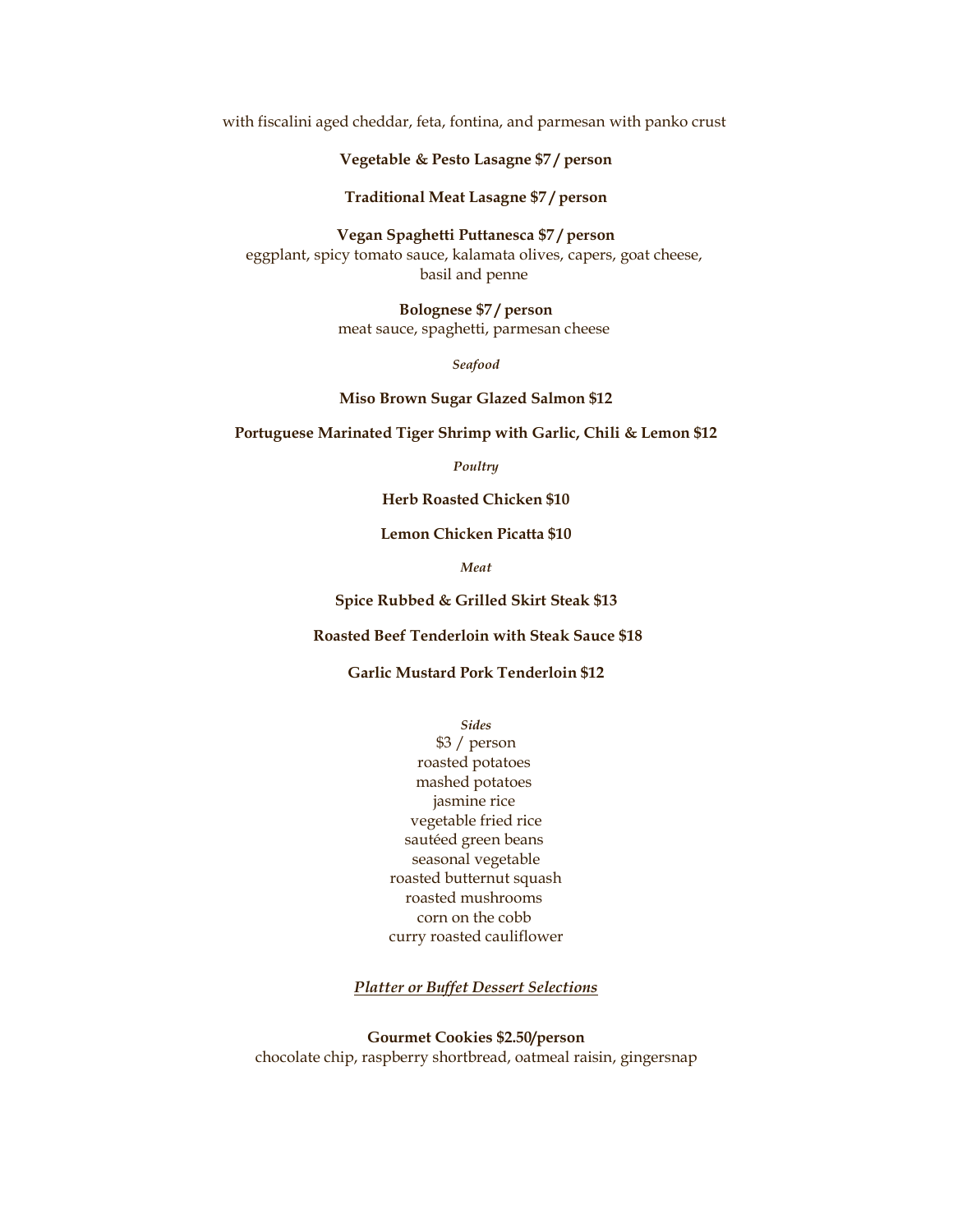#### **Gourmet Bars & Brownies \$3/person**

assortment of lemon, apple cobbler, berry cheese, chocolate espresso brownie, s'mores, butter brickle blondie, peanut butter blondie, creme brule, pecan

#### **Cupcakes \$4 Each**

Chocolate, Carrot, Red Velvet

#### **Ice Cream Sundae Bar \$4/person**

vanilla or chocolate ice cream, caramel, chocolate sauce, sprinkles, nuts, cookie pieces, and chocolate chips

#### **Mini Tarts & Cakes**

4" mini fruit tarts \$7 each 4" mini lemon curd tart \$5 each 4" french apple tart \$5 each 4" berry cheese tart \$5 each petite tiramisu cake \$5 each petite NY cheese cake \$5 each petite chocolate fantasy cake \$5 each petite white chocolate raspberry cheesecake \$5 each

#### *Signature Desserts & Whole Cakes \$55 Each*

NY Cheesecake Fresh Fruit Cheesecake Oreo Cheesecake Lemon Cake Windmill Cake Carrot Cake Boston Creme Pie Cake German Chocolate Cake

Banquet cakes available upon request

#### *Holiday Cakes \$55 Each*

Pumpkin Pie Pumpkin Cheesecake Petite Apple Caramel Walnut Cheesecake Christmas Log Egg Nog Mousse Cake

\*menu items and prices are subject to change

#### *Beverages*